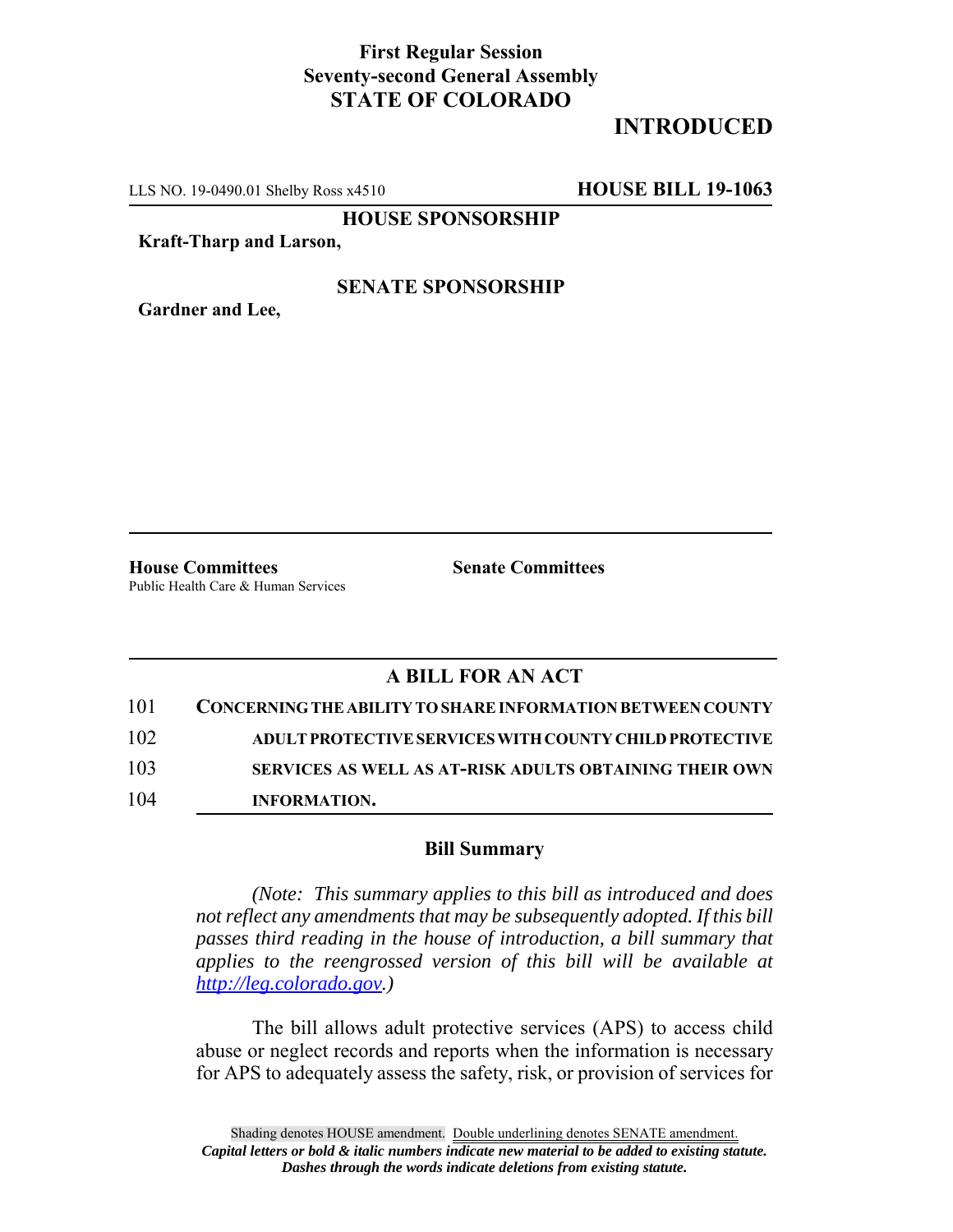an at-risk adult.

The bill prohibits a substantiated perpetrator from receiving any identifying information about the person who made a report of the mistreatment or self-neglect of an at-risk adult.

The bill allows any person named as an at-risk adult in a report, or the person's guardian or guardian ad litem, to access the report without a court order. The disclosure must not include any identifying information about the person who made the report. The bill requires a court order if the substantiated perpetrator is the guardian of the at-risk adult.

The bill allows child protective services (CPS) to access information about mistreatment or self-neglect of an at-risk adult, without a court order, when the information is necessary for CPS to adequately assess the safety, risk, or provision of services for a child.

The bill limits the disclosure of information shared from APS and CPS to information regarding prior or current referrals, assessments, investigations, or related case information involving an at-risk adult and an alleged perpetrator.

1 *Be it enacted by the General Assembly of the State of Colorado:*

2 **SECTION 1.** In Colorado Revised Statutes, 19-1-307, **add** (2)(x)

3 as follows:

 **19-1-307. Dependency and neglect records and information - access - fee - rules - records and reports fund - misuse of information - penalty - adult protective services data system check.** (2) **Records and reports - access to certain persons - agencies.** Except as otherwise provided in section 19-1-303, only the following persons or agencies shall have access to child abuse or neglect records and reports:

 (x) A COUNTY DEPARTMENT THAT ASSESSES OR PROVIDES PROTECTIVE SERVICES FOR AT-RISK ADULTS, PURSUANT TO ARTICLE 3.1 OF 12 TITLE 26, WHEN THE INFORMATION IS NECESSARY FOR THE COUNTY DEPARTMENT TO ADEQUATELY ASSESS FOR SAFETY AND RISK OR TO PROVIDE PROTECTIVE SERVICES FOR AN AT-RISK ADULT. THE 15 INFORMATION DISCLOSED PURSUANT TO THIS SUBSECTION  $(2)(x)$  is LIMITED TO INFORMATION REGARDING PRIOR OR CURRENT REFERRALS,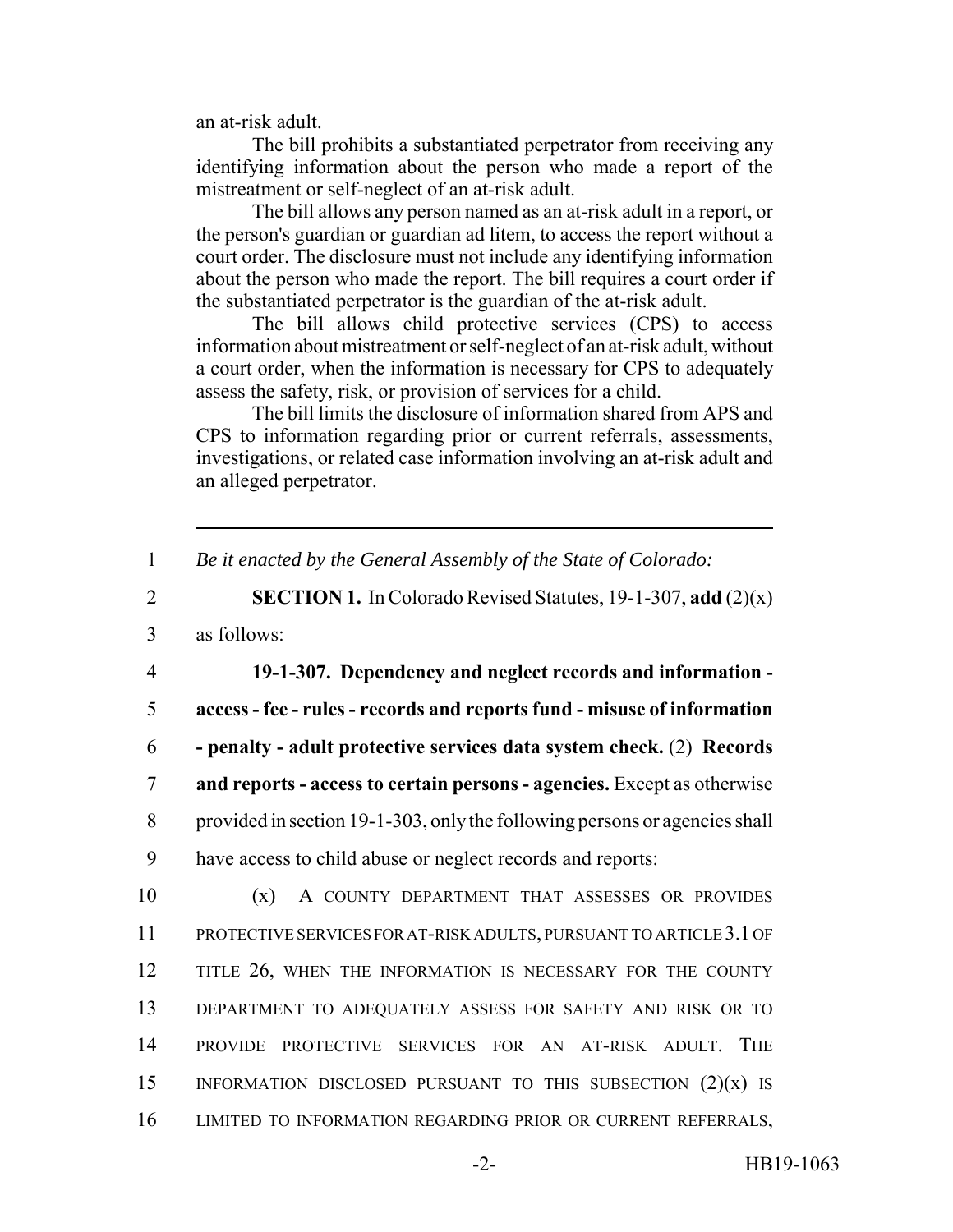ASSESSMENTS, INVESTIGATIONS, OR CASE INFORMATION RELATED TO A CHILD OR AN ALLEGED PERPETRATOR. A COUNTY DEPARTMENT THAT ASSESSES OR PROVIDES PROTECTIVE SERVICES FOR CHILDREN IS PERMITTED TO ACCESS INFORMATION FROM A COUNTY DEPARTMENT THAT ASSESSES OR PROVIDES PROTECTIVE SERVICES FOR AT-RISK ADULTS PURSUANT TO SECTION 26-3.1-102 (7)(b)(VIII). THE PROVISIONS OF THIS 7 SUBSECTION  $(2)(x)$  are in addition to and not in Lieu of other FEDERAL AND STATE LAWS CONCERNING PROTECTED OR CONFIDENTIAL INFORMATION.

 **SECTION 2.** In Colorado Revised Statutes, 26-3.1-102, **amend** (7)(b)(III) and (7)(b)(V); and **add** (7)(b)(VII) and (7)(b)(VIII) as follows:

 **26-3.1-102. Reporting requirements.** (7) (b) Disclosure of a report of the mistreatment or self-neglect of an at-risk adult and information relating to an investigation of such a report is permitted only when authorized by a court for good cause. A court order is not required, and such disclosure is not prohibited when:

 (III) The disclosure is necessary for the coordination of multiple agencies' JOINT investigation of a report or for the provision of protective services to an at-risk adult;

 (V) The disclosure is made for purposes of the appeals process relating to a substantiated case of mistreatment of an at-risk adult 22 pursuant to section  $26-3.1-108$  (2). or THE PROVISIONS OF THIS 23 SUBSECTION  $(7)(b)(V)$  are in addition to and not in Lieu of other FEDERAL AND STATE LAWS CONCERNING PROTECTED OR CONFIDENTIAL INFORMATION.

26 (VII) THE DISCLOSURE IS MADE TO AN AT-RISK ADULT, OR IF THE AT-RISK ADULT IS OTHERWISE INCOMPETENT AT THE TIME OF THE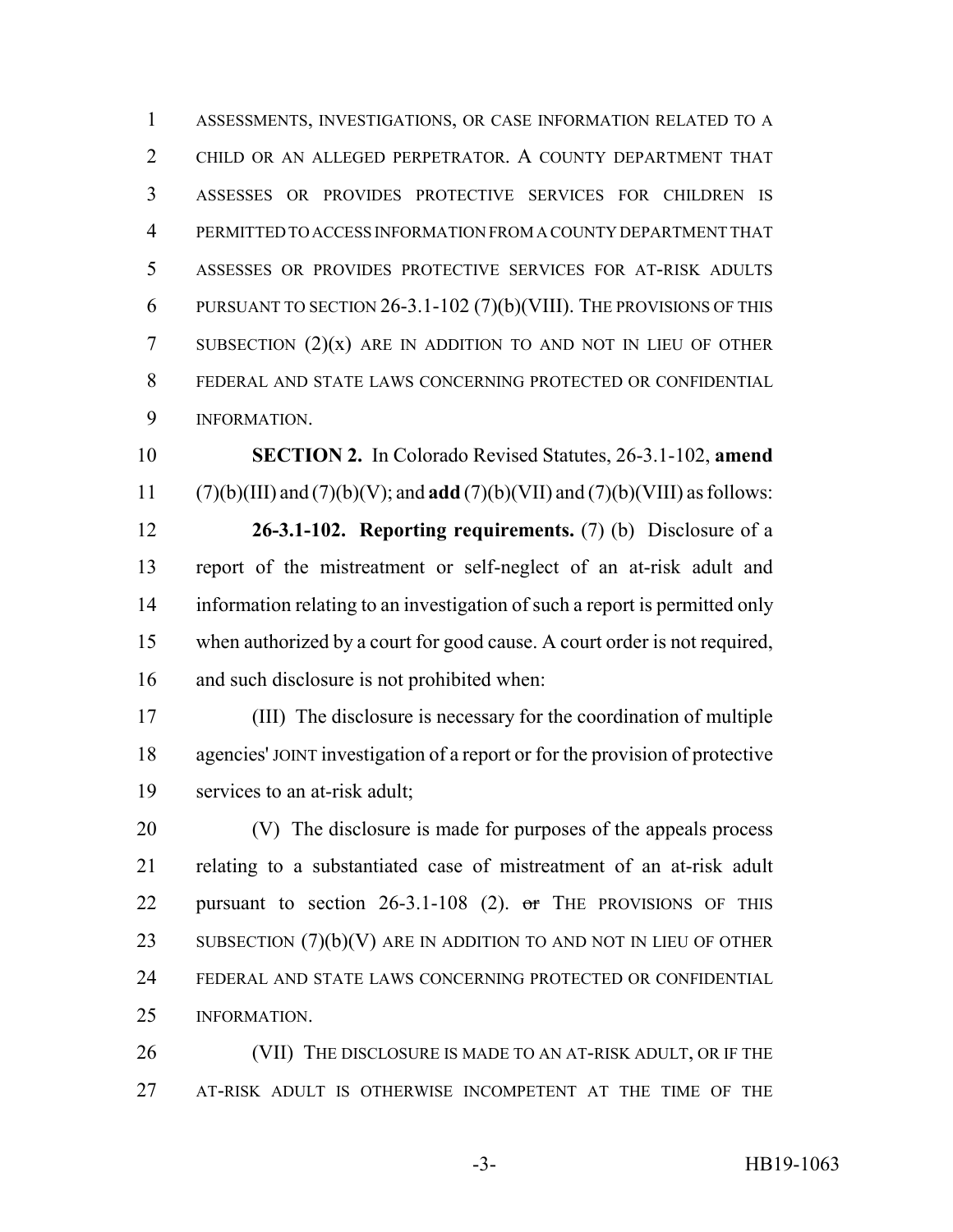REQUEST, TO THE GUARDIAN OR GUARDIAN AD LITEM FOR THE AT-RISK ADULT. THE INFORMATION DISCLOSED PURSUANT TO THIS SUBSECTION (7)(b)(VII) MUST NOT BE DISCLOSED UNTIL AFTER THE INVESTIGATION IS COMPLETE AND MUST NOT INCLUDE ANY IDENTIFYING INFORMATION RELATED TO THE REPORTING PARTY OR ANY OTHER APPROPRIATE PERSONS. IF THE GUARDIAN IS THE SUBSTANTIATED PERPETRATOR IN A CASE OF MISTREATMENT OF AN AT-RISK ADULT, THE DISCLOSURE MUST NOT BE MADE WITHOUT AUTHORIZATION BY THE COURT FOR GOOD CAUSE. IF THE COURT AUTHORIZES THE RELEASE OF INFORMATION TO A SUBSTANTIATED PERPETRATOR, ANY PROTECTED OR CONFIDENTIAL INFORMATION PURSUANT TO FEDERAL OR STATE LAW MUST NOT BE DISCLOSED.

 (VIII) THE DISCLOSURE IS MADE TO A COUNTY DEPARTMENT THAT ASSESSES OR PROVIDES PROTECTIVE SERVICES FOR CHILDREN, WHEN THE INFORMATION IS NECESSARY TO ADEQUATELY ASSESS FOR SAFETY AND RISK OR TO PROVIDE PROTECTIVE SERVICES FOR A CHILD. THE 17 INFORMATION DISCLOSED PURSUANT TO THIS SUBSECTION (7)(b)(VIII) IS LIMITED TO INFORMATION REGARDING PRIOR OR CURRENT REFERRALS, ASSESSMENTS, INVESTIGATIONS, OR CASE INFORMATION RELATED TO AN AT-RISK ADULT OR AN ALLEGED PERPETRATOR. A COUNTY DEPARTMENT THAT ASSESSES OR PROVIDES PROTECTIVE SERVICES FOR AT-RISK ADULTS IS SIMILARLY PERMITTED TO ACCESS INFORMATION FROM A COUNTY DEPARTMENT THAT ASSESSES OR PROVIDES PROTECTIVE SERVICES FOR 24 CHILDREN PURSUANT TO SECTION  $19-1-307$   $(2)(x)$ . The provisions of 25 THIS SUBSECTION  $(7)(b)(VIII)$  are in addition to and not in Lieu of OTHER FEDERAL AND STATE LAWS CONCERNING PROTECTED OR CONFIDENTIAL INFORMATION.